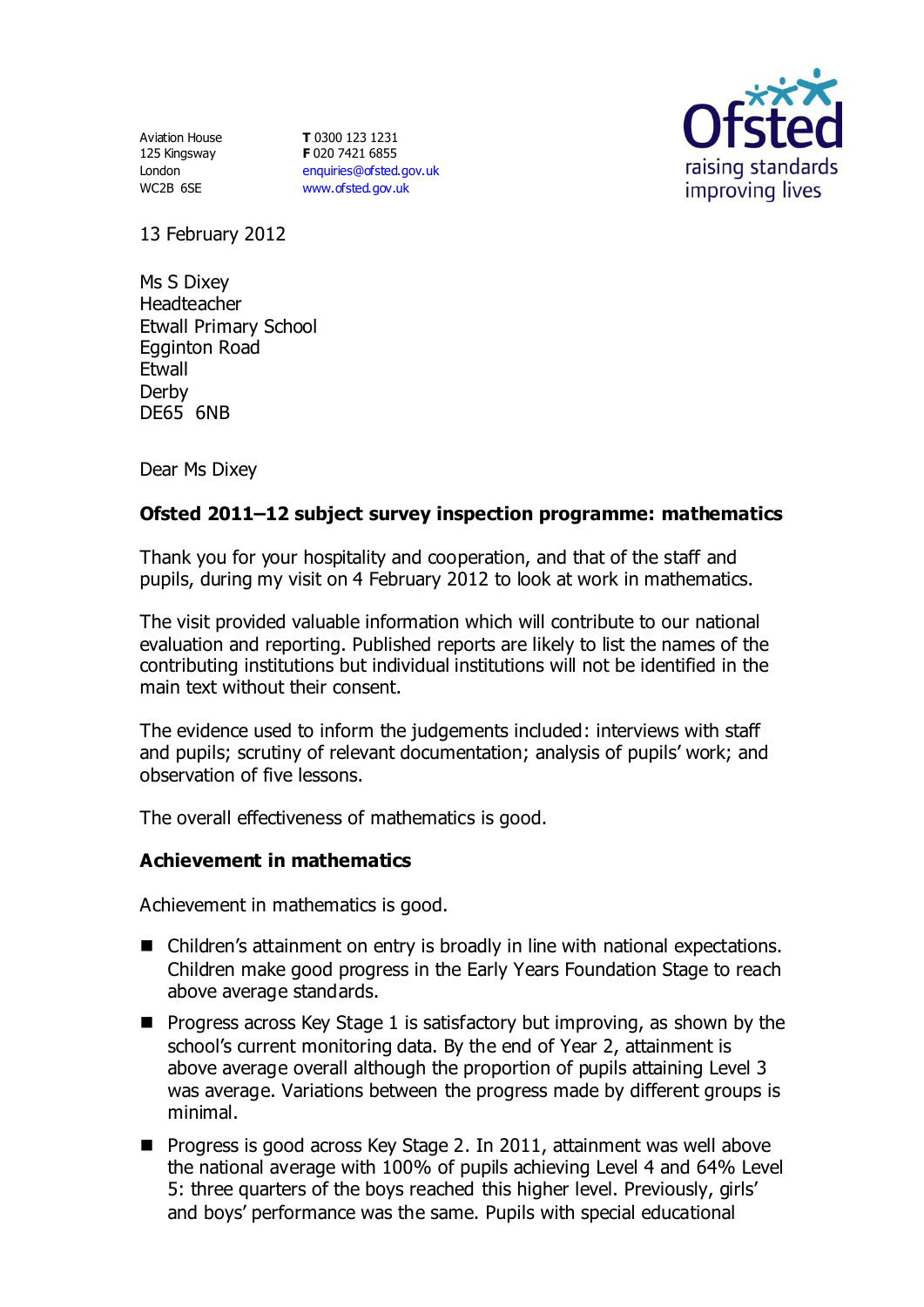needs and/or disabilities now make good progress because they receive well targeted and individual support, in class and in withdrawal groups.

- In lessons, pupils show a good application of basic skills. They work well together on a wide range of practical activities and games. They are confident, well motivated and fully engaged in their learning. Their positive attitudes make a significant contribution to their learning and progress.
- Scrutiny of work shows that pupils are very competent in number skills. Opportunities for all pupils to use their mathematical skills in problem solving and real-life contexts are more limited.

### **Quality of teaching in mathematics**

The quality of teaching in mathematics is good.

- Lessons are well planned to meet the needs of all abilities. Teachers have good subject knowledge, and they use resources well to support active learning, through 'talk partners' and mini-whiteboards for example. Recent training has ensured that teaching assistants contribute well to pupils' learning. They provide good support and challenge for pupils through skilful questioning, to ensure that pupils can manage tasks for themselves.
- Numbers and the number system are taught well. Pupils have good mental strategies. Teachers make clear links between prior and current learning, and they encourage pupils to make connections in their learning.
- $\blacksquare$  In the best lessons, teachers promote independent learning by involving pupils in identifying the key processes required to achieve the learning outcome. These 'steps to success' encourage pupils to take responsibility for their own learning, assessing for themselves what progress they have made within the lesson and at the end. Teachers use probing questions to encourage pupils to explain their strategies, and they use pupils' misconceptions well to deepen understanding.
- When teaching is satisfactory, pupils are not always encouraged to be efficient in their mental and written strategies.
- Assessments are frequent and rigorous, enabling leaders and teachers to set challenging individual targets. However, marking does not consistently help pupils to know how to improve their work.

#### **Quality of the curriculum in mathematics**

The quality of the curriculum in mathematics is satisfactory.

- The school uses the Primary National Strategy framework to inform medium-term plans, which have a strong focus on the development of skills. Teachers modify their planning daily using their knowledge about how well pupils understand new learning. Skills in using and applying mathematics are not developed explicitly in the schemes of work
- The school's good calculation policy provides clear guidance on the most effective methods, including those for older pupils. It is shared with